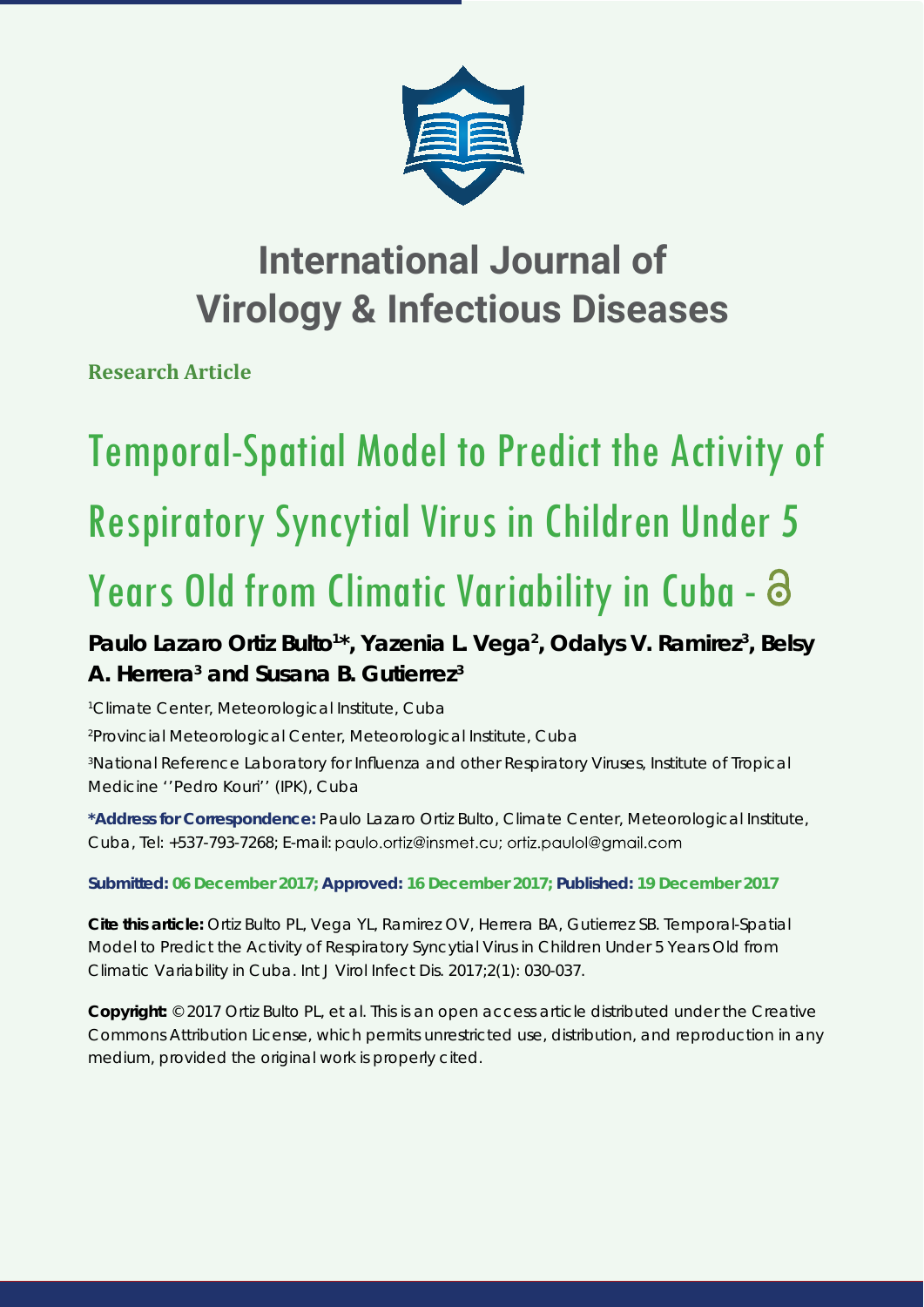#### **ABSTRACT**

Climate variability is a determinant within the environmental problems influencing the respiratory syncytial virus behavior that cause acute respiratory infections. In spite of the several researches worldwide, predictions of respiratory syncytial virus circulation related with climatic conditions are not yet available.

**Objective:** To propose spatial-temporal models with capacity to predict the respiratory syncytial virus behaviorand the areas of major viral activity in the country from climatic conditions.

**Methods:** An ecological study with prospective analysis of time series combined with spatial statistic was performed. Two indicators were considered: the Respiratory Syncytial Virus and the climatic variability described by the Bulto indexes. For the identification of the spatial structure the spatial weight matrix was used, calculated with the spatial weight by distance (with 20 km threshold). Spatial simulation was carried out with Simultaneous Autoregressive models. Concordance among real and predicted values was determined by a concordance index and the Skill factor.

**Results:** Both temporal and spatial models for prediction of the viral circulation from climatic conditions were proposed using the Bulto complex indexes. Temporal model ability: 0.89012 and Quadratic Mean Error: **7** cases; concordance value between real and predicted Respiratory Syncytial Virus activity: 0.9120 in years 2014-2017. Spatial model ability predicts are between 85% and 93%. The models allowed simulating the behavior of the respiratory syncytial virus, which is associated with the pattern of climatic variability to generate the prediction maps with viral activity areas.

**Conclusions:** Models for simulation and prediction of Respiratory Syncytial Virus in spatial and temporal scale from the climatic variability were proposed using of the Bulto complex indexes, which allow to alert changes in the viral activity and circulation with three months in advance, according to the response mechanism of their seasonal pattern in connection with the climatic variability identified for Cuba.

**Keywords:** Climatic Variability; Respiratory Syncytial Virus; prediction; Spatial and Temporal Model

#### **BACKGROUND**

The climatic variability, as primary expression of the climate change, is the most significant environmental problem that humanity will face in the next years [1]. It is currently one of the major challenges to the international scientific community, which could be already influencing in the human health, mainly in pathogenic microbes as the Respiratory Syncytial Virus (RSV), an important cause of Acute Respiratory Infections (ARI), mostly in developing countries. Children under five are the most affected by severe epidemics of ARI, with extensive damage and even dead in some cases [2,3]. Because of the burden of ARI to the health system, the Ministry of Public Health of Cuba implemented in 2000 an Integral Program for Care and Control of the ARI, establishing the strategy for facing those infections [4]. It was updated in 2013 [5]. Several studies in different regions of the world have analyzed the association between RSV activity and various climatic elements: atmospheric pressure, relative humidity, temperature, rainfall, wind speed and direction, UV radiation, and point of dew [6,7]. In countries with tropical climate, the studies are limited and virus activity has been associated with the rainy season [7]. In Cuba, RSV presents a welldefined seasonal pattern in the rainy period (May-October) with peaks in September-October, the months with the higher humidity, rainfall and contrasts regarding its thermal regimen. Besides, the level of spatial association of those indicators was determined [1]. In the above mentioned paper [1], nonlinear and heterogeneous structure of the virus activity behavior was identified, in which a spatial structure and high heterogeneity predominated, as well as the influence of the climatic variability described according to the Bulto Indexes [8-11] on the seasonal pattern and the spatial distribution of RSV [1], with a cumulative effect. Based on those findings, the present study propose two models which allow simulate the behavior of spatial distribution and temporal variation of the RSV activity associated to the climatic variation as indicators that let to predict the future behavior of the virus.

#### **MATERIALS AND METHODS**

#### **Study Design**

A prospective study of nonlinear time series combined with spatial statistic was performed.

#### **Setting**

Cuba is a mostly tropical country settled in the Caribbean Sea, with a rainy season in summer (Aw, according to Koppen climate classification). The average annual temperature ranges from  $24^{\circ}$ C till 26°C and higher in the lowlands and on the eastern coast, with temperatures lower than 20°C in the highest parts of mountains. Despite its tropical condition, some seasonal characteristics are present in its thermal regime, with two well-known seasons: summer (rainy season) from May to October, being July and August the warmest months; and winter (less rainy season) from November to April, being January and February the coldest months. The national average rain record is 1335 mm; however, drought events recurrently occur, the duration of which can persist for several years [12].

#### **Participants**

A total of 11462 clinical samples of children under five years old with clinical diagnosis of influenza-like illness, severe acute respiratory infection, bronchiolitis and pertussis syndrome were included in the study.

#### **Variables**

Clinical: The total of samples processed in the National Reference Laboratory (NRL) and the positive samples of RSV diagnosed for both RSV type A and B, by provinces and month. RSV cases were considered those with symptoms of ARI and a respiratory sample positive to RSV.

**Climate:** Monthly series of dissolved oxygen density in air (g / m2), maximum and minimum mean air temperatures (°C), average thermal air oscillation, average relative humidity of air (%), (Mm),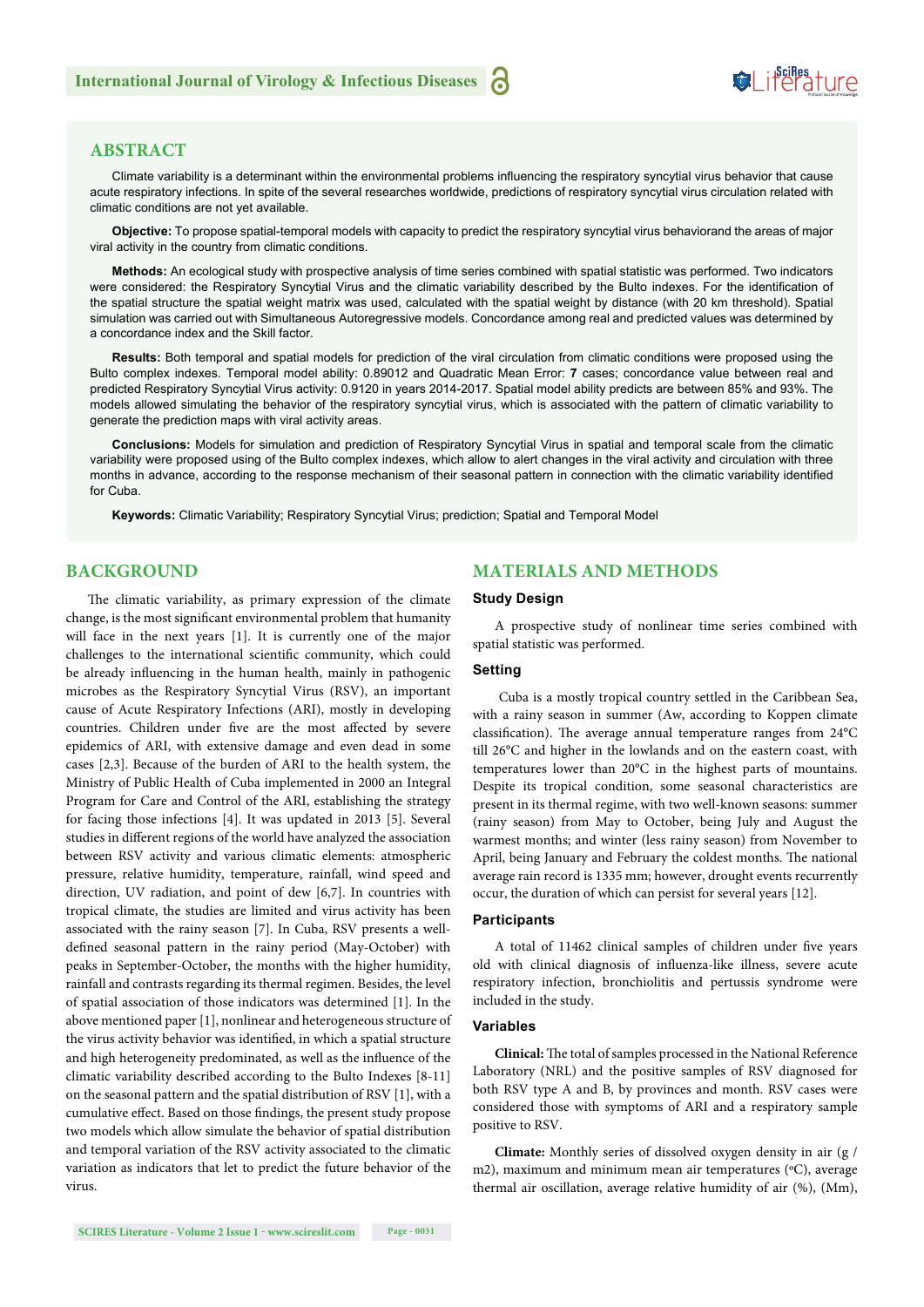#### **International Journal of Virology & Infectious Diseases** a

mean atmospheric pressure at sea level (hpa), total precipitation (mm) and the number of days with precipitation 0.1 mm.

#### **Data source and measurements**

The clinical samples were obtained in the pediatric sentinel hospitals and ambulatory services from all provinces, with a high quality of data obtained by the microbiological sample data collection and transport established in the National Prevention and Control Program of ARI. Samples were sent to the NRL of the Institute of Tropical Medicine "Pedro Kouri", for diagnosis and surveillance of ARI with possible viral etiology, between January / 2010 and December / 2015. For RSV detectiona Real-Time Polymerase Chain Reaction assay (RT-RCP). The efficient limit of detection for RSV A and B is 10 and 15 genomics copies, respectively. Moreover, the sensitivity and specificity of the multiplex RT-PCR assays for RSV are 100% and 99, 1% was used [13]. As a sentinel surveillance is used in the country for detecting viral circulation, less than 5% of ARI cases are tested, mainly those with Severe Acute Respiratory Infections hospitalized in Intensive Care Units, which allow to know the virus pattern circulation across the territory. The data of the climatic variables were obtained from the climate station network of the Meteorology Institute in the period 1981-2010 for the baseline and 2010-2015 for the current conditions.

#### **Statistical methods**

2.6.1. Models of temporal processes: To modeling the effects of climate variability on the patterns of RSV behavior the following dynamic model is proposed [14]:

$$
Y_{t} = \frac{\omega(B) B^{b}}{\delta(B)} X_{t} + \frac{\Theta(B)}{\Phi(B)} a_{t} + \mu
$$
  
= V (B) (1)

Where,

V (B): Are the weight of the climatic signals on the virus.

ɷ: Is thepolynomialin B.

B: Is theparameter representing the differences between the entrance variables.

 $\mathbf{X}_\mathsf{t}\text{: Is the vector containing the values series of the climatic indexes}$ that simulate the climatic variability.

 $Y_t$ : Is the vector containing the virus behavior to which the effect of climatic variability is determined.

The models of formula  $(1)$  in the literature are named as autoregressive models with distributed lag (ARDL - Autoregressive Distributed Lag Model) [15].

To model the nonlinear part, we will assume that variance changes in time t, which is described in the following expression [16].

$$
\sigma_t^2 = \omega + \alpha \varepsilon_{t-1}^2 + \beta \sigma_{t-1}^2
$$
 (2)

Then we have a model with no constant variance.

The expression  $(2)$  can be modified by an exogenous term, if we assume that variance is modulated by an external factor. Then, the previous expression transforms in [8-11].

$$
\sigma_t^2 = \omega + \alpha \varepsilon_{t-1}^2 + \beta \sigma_{t-1}^2 + \pi \boldsymbol{B}_{r,t,c}
$$
\n(3)

These models are the named ARMAX [17,18] if the variance is constant; otherwise, it will be an Autoregressive Model with Non Constant Variance (ARCH-Autoregressive Conditionally Heteroscedastic) with exogenous variable [18]. The inclusion of the  $BI_{\text{max}}$  in the equation 3 constitutes an adaptation to the models of the pollutants impact on metalsstudy [19], now transferred to the studies of impact on health in which the variance change is also incorporated.

**Models of spatial processes:** Dependence modeling has been a much more studied topic tans other effects of spatial heterogeneity [20], although other authors had already verified the existence of geographical continuity in many phenomena. [21] On the other hand, the study of spatial analysis as an effective technique to know the causes and forms of epidemics and diseases propagation has also been presented [22]. This spatial effect has been studied in other knowledge fields such as the natural resources and environmental [23,24] and the studies on social problems [25,26] in research and development activity (R+D) [23,27]. Models of spatial dependency, also denominated dynamic spatial models, could be defined as those of lineal regression models that consider explicitly the existence of the spatial effects of dependency or autocorrelation. The presence of spatial autocorrelation in a model, limits the traditional use of Ordinary Minimal Square Method (MCO). That's why it is necessary to perform the estimations by the Maximum Likelihood (ML) method, which has been shown as one of the most used alternatives. At the same time, the analysis of the spatial dependency allows to identify phenomena as externality or overflow effects in a certain spatial unit [28].

**General model of spatial weight:** For simulation, the start point is that spatial distribution of virusesis characterized by a strong spatial correlation [1], then the spatial autoregressive model can be used [23,28-30].

$$
y = \rho Wy + X\beta + u
$$
  
\n
$$
u = \lambda W_2 u + \varepsilon
$$
  
\n
$$
\varepsilon \sim N(0, \Omega)
$$
 (4)

where,  $y$  is the vector  $(nX1)$  of dependent variable observations,  $\rho$  (ro) is the autoregressive coefficient,  $Wy$  is the vector of the independent variables weightedby the W matrix of neighbor observations, *β* is a vector of *kx*1 dimensions of the parameters associated with exogenous variables (it means, without the spatial lag) in the *X* matrix of dimensions *nxk* (that describe thebehavior of the climate variations given the BIs),  $\lambda$  is the coefficient of the spatial autoregressive structure for the *μ* error and ε is the sample error. The matrix of spatial weights W was calculated using spatial weights by distance (with 20 km threshold), obtaining a bigger spatial autocorrelation. Influence of virus circulation on the bordering areas will depend more from the distance between them than from the areas form and size [30-32]. Selection at the spatial lag or spatial error for each model was based on the Moran's I value and the Lagrange Multiplier [33], calculated using the pattern fitness residuals according to ordinary least squares. The statistical software, GS-plus 10.0, GeoDa 1.10.08 and SIG, ArcGIS 10.1 were used for the processing and the generation of the different maps at Temporal-Spatialscale.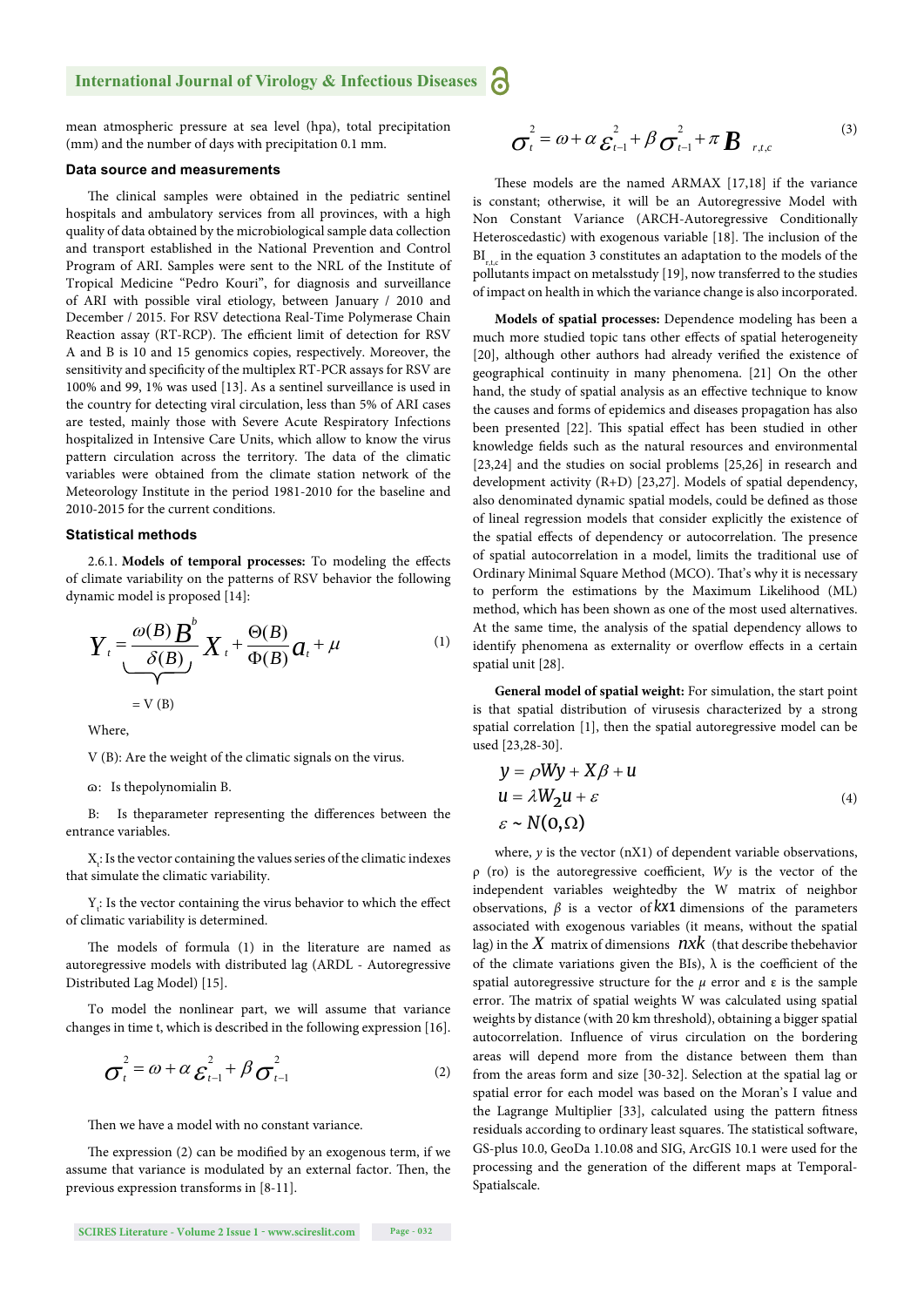Prediction of the RSV circulation in Cuba: Even prediction of the epidemic behavior or virus activity in time and start point are necessary, it is also important to know the spatial virus distribution; it means, the areas of higher risk and how it disseminates to the rest of the country. To that, the model proposed in the previous epigraphwas used, and during May 2016 the prediction of RSV circulation in the country began to be used. A map format has been used, which allows predicting the virus circulation in a friendly and very clear way to decision makers. Somehow, it indicates the more dangerous areas with conditions for the appearance of an ARI epidemic attributable to RSV. That result gives answer to the necessities of the early warn systems for health [34].

**Measures to quantify the quality of the adjusted models:**  Currently, there is not any evaluation protocol with specific indicators to this kind of model. So, to validatethe use of simple statistic indicators is preferred. As the Absolute Mean Error (AME), theMean Quadratic Error (MCE) and the bias combined with the concordance index D and the Skill Factor [33-37], will be used to measure the precision of simulation and the outputs of prediction. It is understood as precision the level of concordance between a pair of individualsof the predicted values and the observed values in RSV series. We will describe the equations of the two last ones because they are less used.

Concordance index  $D_i$ , given the next equation

$$
D_i = 1 - \left( \frac{\sum_{i=1}^n (P_i - O_i)^2}{\sum_{i=1}^n (P_i - \overline{O}| + |O_i - \overline{O}|)} \right)
$$
(5)

where:  $0 \le D \le 1$ ; P: predicted value; O: observed value; and

Ō: mean of the observed values.

If  $D_i \approx 0$ , indicates a bad concordance between predicted and observed values

If  $D_i \approx 1$ , indicates a good concordance between predicted and observed values

This indexis preferred to correlation r coefficient and the  $r^2$ determination, since those frequently show deceiving and unreal magnitudes [38].

The Skill Factor was also used, which is given by the following expression

$$
\beta_{i} = 1 - \frac{Var(\boldsymbol{P}_{obs_{i}} - \boldsymbol{P}_{est_{i}})}{Var(\boldsymbol{P}_{obs_{i}})}
$$
(6)

Where, I =1, 2, ..., n,  $P_{obs}$ , are the real observation and  $P_{est}$  are estimated by the prediction model and Var is the variance [39] and its interpretation is similar to the previous index.

#### **RESULTS**

#### **Temporal scale**

In table 1 the RSV parameter estimations are shown. Both models AR (1)-ARCH (1), with exogenous variable (descriptor indexes of climate variations) are combined. All parameters are significant, with high feasibility and quality obtained by the model to predict the RSV behavior to temporal scale. According to the values of different quality indicators, the model is adequate to simulate and predict the RSV circulation in the country from climatic conditions (Figure 1 and Table 2)**.** Figure 1 shows the concordance level between predicted and real values.

#### **Prediction models to spatial scale**

All variables are significant (Table 3) and, as there are not reasons to reject the hypothesis of no spatial autocorrelation of errors, the model results are well specified. Besides, determination coefficient remains below 60%. All their parameters were significant to a confidence level of 95% and 99%. In figure 2, the expected spatial distribution regarding RSV activity in the country is shown., A low circulation in that month is in general observed; although the virus remains circulating in the whole country but not in a same way.

| <b>Table 1:</b> AR (p) x ARCH (q) model to simulate and predict RSV from climatic<br>conditions according to BI <sub>1.1.C</sub> and BI <sub>2.t.C</sub> |                     |                  |                       |            |  |  |  |  |
|----------------------------------------------------------------------------------------------------------------------------------------------------------|---------------------|------------------|-----------------------|------------|--|--|--|--|
| Variables in the<br>model                                                                                                                                | <b>Coefficients</b> | Standar<br>Error | <b>Statistic</b><br>z | Pr(>  Z )  |  |  |  |  |
| C,                                                                                                                                                       | 1.4188              | 1.6022           | 2.8860                | $0.0076*$  |  |  |  |  |
| $IB$ <sub>1,t,predict</sub>                                                                                                                              | 4.462               | 1.1060           | 4.0346                | $0.0001**$ |  |  |  |  |
| IB<br>2.t. predict                                                                                                                                       | 0.759               | 0.6201           | 1.2221                | $0.0217*$  |  |  |  |  |
| AR(1)                                                                                                                                                    | 0.299               | 0.0511           | 5.8402                | $0.0000**$ |  |  |  |  |
| <b>SAR(12)</b>                                                                                                                                           | 0.599               | 0.0569           | 10.535                | $0.0000**$ |  |  |  |  |
| <b>Variance Equation</b>                                                                                                                                 |                     |                  |                       |            |  |  |  |  |
| C,                                                                                                                                                       | 15.442              | 7.6170           | 2.0270                | $0.0430*$  |  |  |  |  |
| ARCH(1)                                                                                                                                                  | 5.543               | 1.4310           | 3.8734                | $0.0001**$ |  |  |  |  |
| ** $p < 0.001$<br>$*_{p}$ < 0.01<br>Model Ability: 0.89012, Quadratic Mean Error: 7<br>cases.s                                                           |                     |                  |                       |            |  |  |  |  |



**Figure 1:** Real and predicted Respiratory Syncytial Virus activity using the information of positive samples obtained from the laboratory reports.

**Table 2:** Quality of the RSV predictions with independent sample. January 2014 to December 2016

| Indicator                                            | <b>Skill factor</b><br>value $(\beta)$ | Concordance<br>index value $(D_n)$ | <b>MOE</b> | <b>AME</b> | <b>BIAS</b> |  |  |
|------------------------------------------------------|----------------------------------------|------------------------------------|------------|------------|-------------|--|--|
| RSV-Real/<br>RSV-Predicted                           | 0.8902                                 | 0.9021                             | 7.23       | 7.33       | 3.94        |  |  |
| MQE: Mean Quadratic Error: AME: Absolute Mean Error. |                                        |                                    |            |            |             |  |  |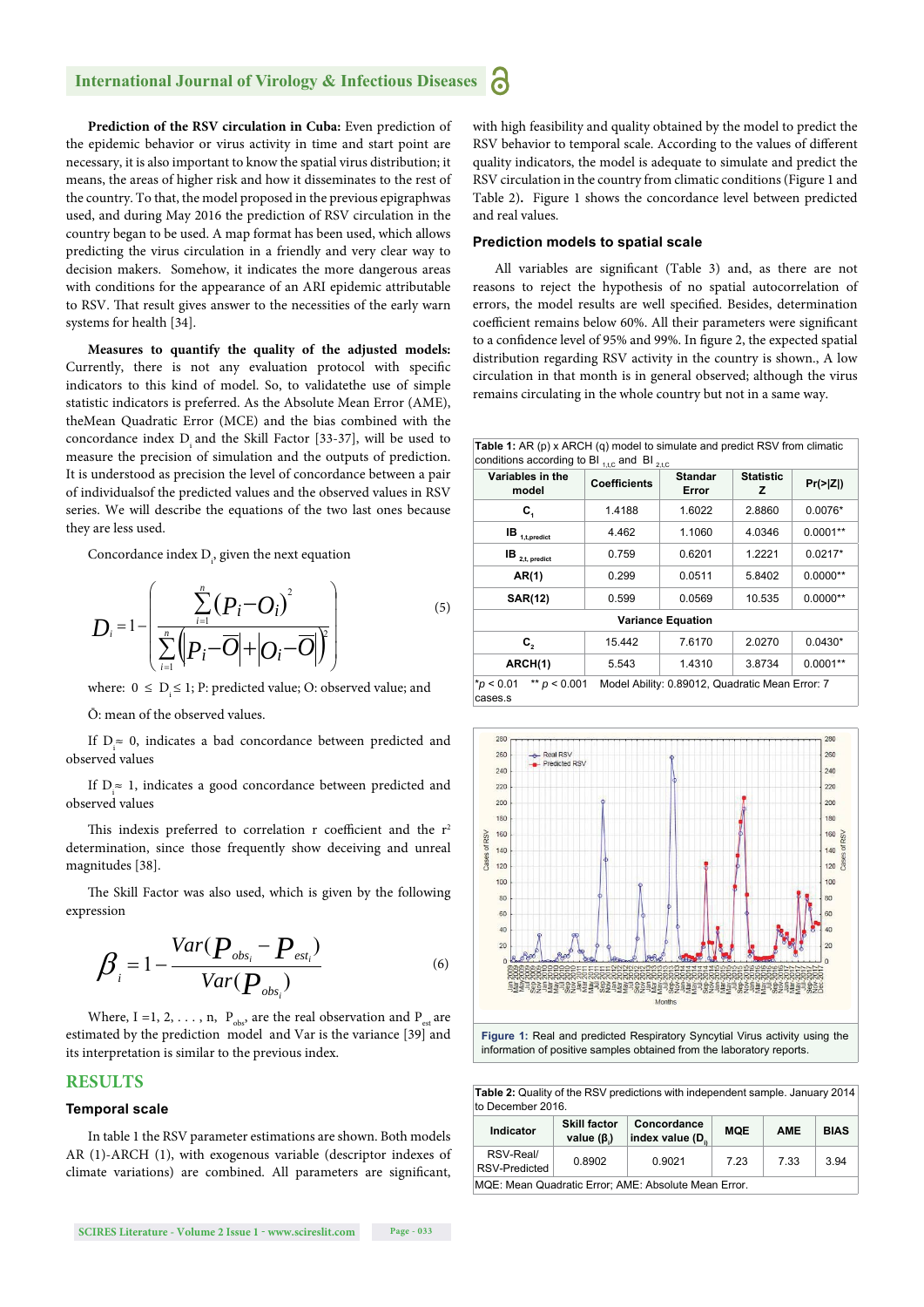Table 3: Coefficient of the autoregressive spatial model and main statistic to **Dev** 

| <b>Variables</b>                   | <b>Coefficients</b> | Std. Error | t value | $Pr(>\vert t \vert)$ |  |  |
|------------------------------------|---------------------|------------|---------|----------------------|--|--|
| $\rho$ (rho)                       | 0.6085              | 0.0342     | 14.9112 | $0.0000**$           |  |  |
| Constant                           | 2.2495              | 0.5147     | 4.3704  | $0.0000**$           |  |  |
| x                                  | 0.0123              | 0.0024     | 5.04128 | $0.0000**$           |  |  |
| у                                  | 0.0128              | 0.0053     | 2.3977  | $0.0168*$            |  |  |
| $IB_{1,t,Pred}$                    | 0.7762              | 0.2288     | 3.3917  | $0.0007**$           |  |  |
| ** $p < 0.001$ .<br>$*_{p}$ < 0.01 |                     |            |         |                      |  |  |



#### **DISCUSSION**

#### **Temporal scale**

With this model, it is possible to follow the future evolution of the epidemiological patterns in the study region, even with three months in advance, since the variables describing the climatic anomalies present a lag effect or feedback on the pattern of the virus behavior from one to three months [1]. So, climatic situations characterizing RSV variability and change don't show up in the moment t0, but in the moment  $t_1$ ,  $t_2$  and  $t_3$ . It means, the climate has a cumulative effect on the virus after the climatic anomaly or up to three months later. The results reached with this model, let emitting predictions with effectiveness higher than 80% and with very low errors that can be assumed as they are within the boundary sampling error. This result corroborates the stated by other authors  $[7,18]$ , who have identified elements of climate (temperature, humidity, cloudy, among other) influencing in the virus behavior and they have tried to formulate models from those elements. The present study differs of those mentionedabove in the way of approaching the climate, because it is not approached by means of isolated elements, but is described with complex indexes [8]. The ARMAX models[18] present two limitations: the climate is not approached in a complex way, but with some elements included; besides, the models present a very strong assumption, when assuming that the information to use should have constant mean and variance. It means absence of Heteroscedasticity, a very typical characteristic of the viruses, which present a marked variability and change in the mean. Those aspects

the information applying finite differences to stabilize the mean and variance, as well as to eliminate the outbreaks or picks, using the ARIMAX or other model [40]. In our proposal, this limitation is overcome considering autoregressive non-linear models with change in variance in an explicit way. This provides a bigger robustness to the results when simulating the viruses circulation and variation as are described in the historical records. That allows us to predict the picks and volatility changes in time; something for which ARIMAX model has not been conceived. Another limitation overcame in this research, is the way in which the influence of the climate on the seasonal pattern of the virus is simulated. This is approachedsince the complexity, using indexes that describe the climatic variations that can alter the virus behavior and circulation, since perceives all the changes of the climatic variables and not each variable separately. In this way, the mechanism of viruses behavior and their association with climate is well understood, because when we are in presence of high humidity and temperatures, this is in general an answer of the variable to a characteristic climatic situation that in general obeys to the presence of a low pressure system, bearing to conversion processes (rainy event). On the other hand, those climatic conditions affect the blood circulation, heart rhythm and breathing in the human body, because the heat exchange is intimately linked to the metabolic process, which is regulated by the nervous system. Then, the climatic conditions can favor or not the virus incubation; while in other occasions the organism could become more resistant, favoring or not the condensation and acidification processes in the airways [41]. It was possible to simulatethe behavior of the virus circulation by months and to understand what happens in the months July-August, which is the period when the human being in the study region receives the major effect of the climatic variations and favor the virus circulation. When is conjugated with other conditions, then circulation increases. [16]. As a result of the super saturation and the increase of condensation in upper respiratory airways, destructive additional effects appear, which could have a releasing role in weakening the respiratory airways defense mechanisms and so the increase of the inflammation, dysfunction of the respiratory airways, bronchoconstriction and increase of the snot viscosity in respiratory airways [42,43]. The ARCH component in the model is simulating the variability (volatility) of RSV produced in the previous month and how it influences in the prediction, which is collected in the autoregressive component of information. In this case, it describes the consequence of an outbreak (pick), an intervention, or a climatic anomaly described by the climatic indexes above mentioned on the RSV performance. Therefore, using the previous model, the sign of climatic variability given by the monthly or bimonthly pattern that takes place regularly can be picked up, keeping expressed by the autoregressive component. While, change in variability sign width from a process to another is picked up in change component of variance, which is predicted, allowing preview the next pick. From all the above-mentioned it's possible to infer that praise worthy models for the simulation and prediction of RSV has been found, which allowed to give an explanation by means of models on mechanisms that they describe. Then the founded models are adequate and offer the possibility of being used for the surveillance of dangerous climatic situations for the human health. However, although the model is appropriate, it presents a positive bias, that is a trend to over estimating the behavior of the virus values, although it is not worrying since the value of the systematic error of the model is framed inside the variance of the original variable. These results confirm the statement [44] that

are very well solved in the mentioned research when they transform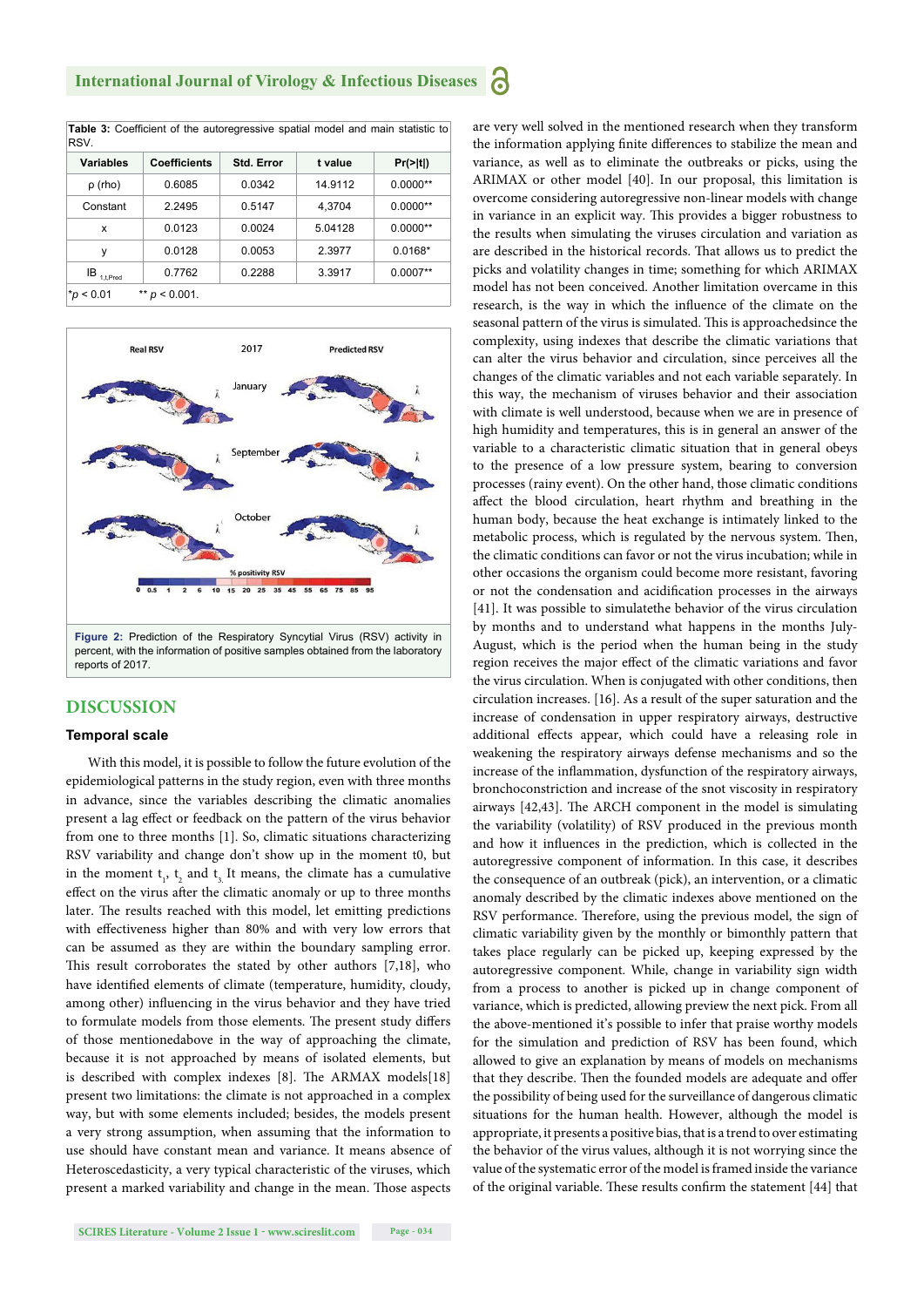prediction models in which conditional variance is considered, are preferable to the unconditional ones (pure ARMAX) [18]. Since prediction errors are smaller, obtaining better results, then the high level of agreement achieved between the predicted and the real series values of the RSV is evidenced using the models with variance change and incorporation of complex climatic indicators.

#### **Spatial scale**

The signs of all coefficients belong together with the relationships found between the climate and VSR behavior, which confirms that positive anomalies in the rainy period (high humidity, high frequency of rainy and cloudy days), conditions which propitiates days with less amount of light-hours that favor the RSV circulation. Spatially, RSV behavior and influence that geographical and climatic conditions have can be explained. The first one when the position in the plan is incorporated and the second one with the incorporation of BI  $_{1,t^{\prime} \text{pred}}$ what allows to explain, by a very simple equation, the relationship (Pred RSV = f) (RSV<sub>-1</sub>, x,y, BI<sub>1,t,Pred</sub>). The high significance and quality of achieved adjustments can be observed. Therefore, space distribution of RSV is confirmed as not random, but it is fixed to the physical-geographical characteristics of the setting, the climate variations and the virus characteristics, that find more favorable conditions for their development in some regions more than in others. Then it evidences that simultaneous resolution spatial model (estimation of the coefficients together with the rest of parameters), are appropriate to our objectives and hypothesis, because our purpose was to model the spatial dependence and not filtered, and the autoregressive model has provided us an appropriate simulation of this spatial dependence [1]. The high significance and quality of the achieved adjustments is highlighted. The model's autoregressive structure represents contagion (rho) between neighbors, where exogenous variables spread between neighboring units, allowing us to understand the dispersion and configuration of RSV and lags (distances), the influence of one region over the next, as well as describing the influence of climate variability as a determinant in each region (the spatial lags and the endogenous variable explain the direct relationship between neighboring units). This confirms the need to understand both spatial and temporal variability in each region in order to understand RSV. Our results confirm that Bulto indexes of climate variability are excellent predictors of RSV spatial distribution that are suitable and consistent as surveillance indicators [11]. The model has high prediction effectiveness as for the months and areas of viral circulation, with agreement levels between 85% and 93%, being the proposed appropriate models for its inclusion in the Cuban Early Warning System. Although models here proposed are more commendable than when considering explicitly the heterogeneity and volatility, when implementing then, limitations and uncertainty should be kept in minds. Statistical models where change in variance, spatial position and distribution in an explicit way are considered, although have had a wide development in the last decades, they still have limitations [16,45]. For instance, in the advance of methods itself (asymmetry modeling) and by geo-referred data readiness (virology and climatic). Besides, when the data of RSV of administrative geographical areas (counties, municipalities, etc.) are taken, sometimes they could not be the most appropriate to describe the studied phenomenon, since it is not necessarily adjusted to the geographical unit. Another uncertainty is that many of the spatial statistic methods have been dedicated to model grouped data (by area or polygon), so there is a risk of ecological fallacy [45]. Hence it is so important to understand the aggregation states, the kind of temporal and spatial variation and why heterogeneity is present, and then defining the interactions matrix and the model. The sensibility analysis of the model was not included in this paper; however, it was performed from the climatic indicator explicit in the model (BI). It was evidenced that changes in the IB don't alter the order neither the parameters of the model. Since the point of view of prediction, a substantial change is present; for example, if a change in climate is assumed, the prediction changes quickly, showing its sensibility to the climate changes and variations. If the model is run with two scenarios, one of higher climatic variability and trend to be warmer and rainier (more positive values of the index), this generates a different behavior with an increase of the RSV circulation. On the other hand, if conditions trend to more negative BI values (colder and dryer conditions) an RSV decreasing is shown, what corroborates high sensibility to climate changes and variations of RSV. It means, the model keeps its stability regarding the order of the parameters, but changes the predictions output. It is very logical that such changes are show on the RSV series, being then modulated by those changes [1]. They were not explicitly considered other factors in the sensibility analysis because lack of information. But as the proposed models are of conditional variance and changing heterogeneity in the time, which are incorporated in the model formulation, both spatial as temporal; then somehow, if RSV series change, the model reflects the changes in some of the other factors, in an implicit way, because this modulates their behavior.

#### **CONCLUSIONS**

The suitability and superiority of the Integrated model AR  $(p)$ -ARCH (q) on ARMAX model (in which the heterogeneity of the viral circulation is not incorporated) was corroborated. The proposal simulates and predicts in an appropriate way RSV circulation in the country, with a high predictive capacity. The use of spatial weight matrix by distance inside the Spatial Autoregressive (SAR) model was proven as appropriate for simulation of RSV circulation. A space SAR model was proposed, with satisfactory results for identification of more danger areas from climatic conditions for RSV circulation. A model to both temporal and spatial prediction for RSV was developed from climatic conditions. It allows to strengthen health surveillance and to safeguard the population's life especially of children.

#### **ACKNOWLEDGEMENTS**

Dr. María Guadalupe Guzman (Coordinator of the national project: Impact of climate on Aedes aegypti, dengue, Acute Diarrheal Diseases and Acute Respiratory Infections due to Influenza and SRV in the context of another environmental, demographic, epidemiological and microbiological variables). This project was partially supported by Ministry of Science, Technology and Environment (grant P211LH007 – 0023) and Ministry of Public Health (grant 131089). The authors would like to thanks the staff members of the of meteorological stations network, those working with the Cuban Meteorology Institute (particularly Dunia Hernandez and María del Carmen Rodriguez) for their assistance in processing climatic data. We also thank the medical and laboratory personnel who provided specimens, in particular those working in diagnosis of RSV (Mayra Mune, Amely Arencibia, Guelsys Gonzalez, Rosmery Roque, Barbara Hernandez).

#### **AUTHORS' CONTRIBUTIONS**

All authors participated in conceptualizing the design and coordination, climatic and epidemiological data collection. OP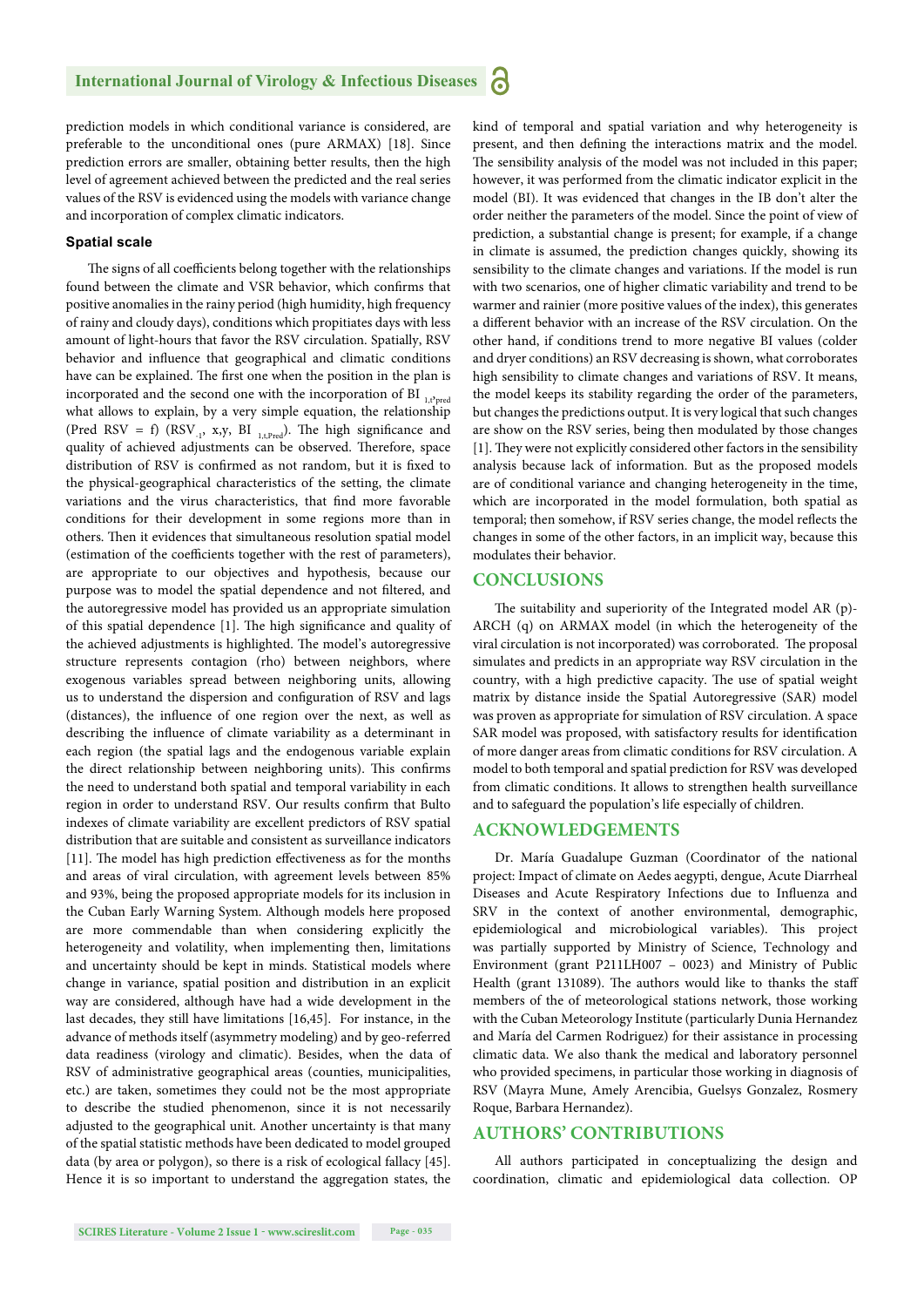worked in the statistical analysis, the temporal and spatial models and discussion; LY analyzed the data and work in the results interpretation and elaboration of maps; VO, AB and BS worked in the epidemiological and virology analysis; all authors read and approved the final manuscript.

#### **REFERENCES**

- 1. Vega YL, Ramirez OV, Herrera BA, Ortiz Bulto PL. Impact of climatic variability in the respiratory syncytial virus pattern in children under 5 yearsold using the bulto climatic index in Cuba. Int J Virol Infect Dis. 2017; 2: 014- 019. https://goo.gl/THzCsi
- 2. Valdes O, Martinez I, Valdivia A, Cancio R, Savon C, Goyenechea A, et al. Unusual antigenic and genetic characteristics of human respiratory syncytial viruses isolated in Cuba. J Virol. 1998; 72: 7589-7592. https://goo.gl/286quV
- 3. Valdés O, Savon C, Goyenechea A, Palerm L, Gonzalez-Munoz G, Gonzalez-Baez G, et al. Caracterización genética molecular del virus Sincitial respiratorio humano en Cuba. Biotecnología Aplicada. 2005; 22: 149-155. https://goo.gl/u1Mss3
- 4. MINSAP. Ministry of Public Health. Republic of Cuba. Integral program for care and control of acute respiratory infections. Ministry of Public Health. Republic of Cuba Minsap, Cuba. 2000. https://goo.gl/MVyLUF
- 5. MINSAP. Ministry of Public Health. Republic of Cuba. Integral program for prevention and control of acute respiratory infections. Minsap ministry of public health. Republic of Cuba, Cuba. 2013. https://goo.gl/DcHQ6x
- 6. Zhang XL, Shao XJ, Wang J, Guo WL. Temporal characteristics of respiratory syncytial virus infection in children and its correlation with climatic factors at a public pediatric hospital in Suzhou. J ClinVirol. 2013; 58: 666-670. https://goo.gl/E3z4e8
- 7. Paynter S, Yakob L, Simoes EA, Lucero MG, Tallo V, Nohynek H, et al. Using mathematical transmission modeling to investigate drivers of respiratory syncytial virus seasonality in children in the Philippines. PLoSOne. 2014; 9: 90094. https://goo.gl/G1jBVK
- 8. Ortiz PL. Guevara V. Diaz M, Perez. Rapid assessment of methods / Models and human health sector sensitivity to climate change in Cuba. Climate Change: Impacts and Responses. Proceeding of the Conference on National Assessment Results of Climate Change and Health in San Jose, Costa Rica. 1998; 203-22.
- 9. Ortiz PL, Rivero VA, Perez RA. Modelos Autorregresivos espaciales para la simulacióny pronósticos de enfermedades desde condiciones climáticas. Revista Cubana de meteorología. 2005; 12: 73-92.
- 10. Ortíz PL, Perez AR, Rivero AV, Perez AC, Ramon CJ, Lecha LE. La Variabilidad y el Cambio Climático en Cuba: Potenciales Impactos en las Salud Humana. Rev Cubana Salud Pública. 2008; 34.
- 11. Paulo LO, Alina Rivero MS, Yazenia Linares, Alina Pérez MS, Juan R. Vázquez MS. Spatial models for prediction and early warning of aedes aegypti proliferation from data on climate change and variability in Cuba. MEDICC Review. 2015; 17. https://goo.gl/ZMXGDq
- 12. Planos E, Vega RyA, Guevara, Editores. Impacto del cambio climático y medidas de adaptación en cuba. Instituto de meteorología, agencia de medio ambiente, ministerio de ciencia, medio ambiente y tecnología. La Habana, Cuba. 2013; 430. https://goo.gl/SeRt2i
- 13. Arens MQ, Buller RS, Rankin A, Mason S, Whetsell A, Agapov E, et al. Comparison of the Eragen Multi-Code Respiratory Virus Panel with conventional viral testing and real-time multiplex PCR assays for detection of respiratory viruses. J ClinMicrobiol. 2010; 48: 2387-2395. https://goo.gl/dWT9aV
- 14. Wei, Wiliam WS. Time series analysis (Univariate and Multivariate Methods). New York: Addison -Wesley. 1990. https://goo.gl/1iN41X
- 15. Greene WH. Econometric Analysis. Published by Pearson. 2011; 1241. https://goo.gl/LuT51X
- 16. Engle RF. Autoregressive conditional heterocedasticity with estimates of the variance of the U.K. Inflation Econometrical. 1982; 50: 987-1008. https://goo.gl/yUGAmj
- 17. Ray J, Brownstein J. Nowcasting influenza outbreaks using open-source media reports. SANDIA REPORT.SAND2013-0963. Prepared by Sandia National Laboratories Albuquerque. 2013. https://goo.gl/NXEU8B
- 18. Chadsuthi S, Iamsirithaworn S, Triampo W, Modchang C. Modeling seasonal influenza transmission and its association with climate factors in thailand using time-series and ARIMAX analyses. Hindawi Publishing Corporation. Computational and Mathematical Methods in Medicine. 2015; 8. https://goo.gl/iNUHYd
- 19. Enders W. Applied econometrics time series. 1995; 63-128. https://goo.gl/98KzTa
- 20. Cliff A, Ord JK. Spatial autocorrelation. Pion London. 1973:
- 21. Cox KR. The voting decision in a spatial context. Progress in Geography, 1969. First Edition. https://goo.gl/7i1U53
- 22. Cliff A, Ord JK. Spatial Process. Models and applications. Pion. London. 1981. https://goo.gl/BcMYrk
- 23. Anselin L. Spatial Econometrics. In B. Baltagi companion to econometrics. Basil Blackwell, Oxford, UK. 2001.
- 24. BallerR, Anselin L, Messner S, Hawkins D. Structural covariates of U.S. county homicide rates: incorporating spatial effects. Criminology. 2001. https://goo.gl/Rdmdpg
- 25. Fischer M, Varga A. Production of knowledge and geographically mediated spillovers from universities. A spatial econometric perspective and evidence from Austria. Proceedings of the 41º ERSA Congress. European Association of Regional Science. 2001. https://goo.gl/X34Z8M
- 26. Ceccato VR, Haining, Signoreta P. Exploring offence statistics in Stockholm city using spatial analysis tools. Annals of the American Association of Geographers. 2002; 92: 29-51. https://goo.gl/BjK9oC
- 27. Peralta MA, Rivero VA, Ortíz BPL. Aplicación del índice climático de Bultó y NDVI captado desde el sensor AVHRR en el estudio del comportamiento delnúmero de Focos de Aedes aegypti en Cuba. Revista de Meteorología Colombiana. 2008; 12: 31-39.
- 28. Chasco CY. Econometria especial aplicada a la predicción extrapolación de datos microterritoriales. Ed. Consejería de Económica e Innovación Tecnológica. 2003.
- 29. Gaetan C, Guyon X. Spatial statistics and modeling. Springer Science. 2010; 307. https://goo.gl/cDe7hx
- 30. Anselin L, Rey SJ. Modern spatial econometrics in practice. Press LLC. 2014. https://goo.gl/6BKTV9
- 31. Moran PA. Notes on continuous stochastic phenomena. Biometrika. 1950; 17-23. https://goo.gl/1KdWvJ
- 32. Perry J N. Spatial analysis by distance indexes. Journal of Animal ecology. 1995. https://goo.gl/1Kjtvd
- 33. Bera AK, Yoon MJ. Specification testing with locally misspecified alternatives. Econometric Theory. 1993; 9: 649–658. https://goo.gl/MoHaor
- 34. Kelly-Hope L, Thomson MC. Seasonal forecasts, climate change, and human health–health and climate. Adv Glob Change Res. 2008; 30: 31–70. https://goo.gl/TyQZLn
- 35. Pielke RA. Mesoscale meteorological modeling. 1st Edition Academic Press. 1984; 1-612. https://goo.gl/atiDnm
- 36. Wackerly, Dennis, Scheaffer, William. Mathematical statistics with applications (7th edition). Belmont, CA, USA: Thomson Higher Education. 2008. https://goo.gl/cUqC29
- 37. Wilks D. Statistical methods in the atmospheric sciences. 3th ed. 2011; 100. https://goo.gl/iYYD9B
- 38. Willmott CJ. Some comments on the evaluation of model performance. Bulletin American Meteorological Society. 1982; 63: 1309-1313. https://goo.gl/7QBqVp
- 39. Livezey RE. The evaluation of forecasts. Analysis of Climate Variability. Springer. 1995; 177-196. https://goo.gl/Qhy9tS
- 40. Muñoz AG, Thomson MC, Stewart-Ibarra AM, Vecchi GA, Chourio X, Nájera P, et al. Could the recent zika epidemic have been predicted? Front Microbiol. 2017; 8: 1291. https://goo.gl/aFygPy